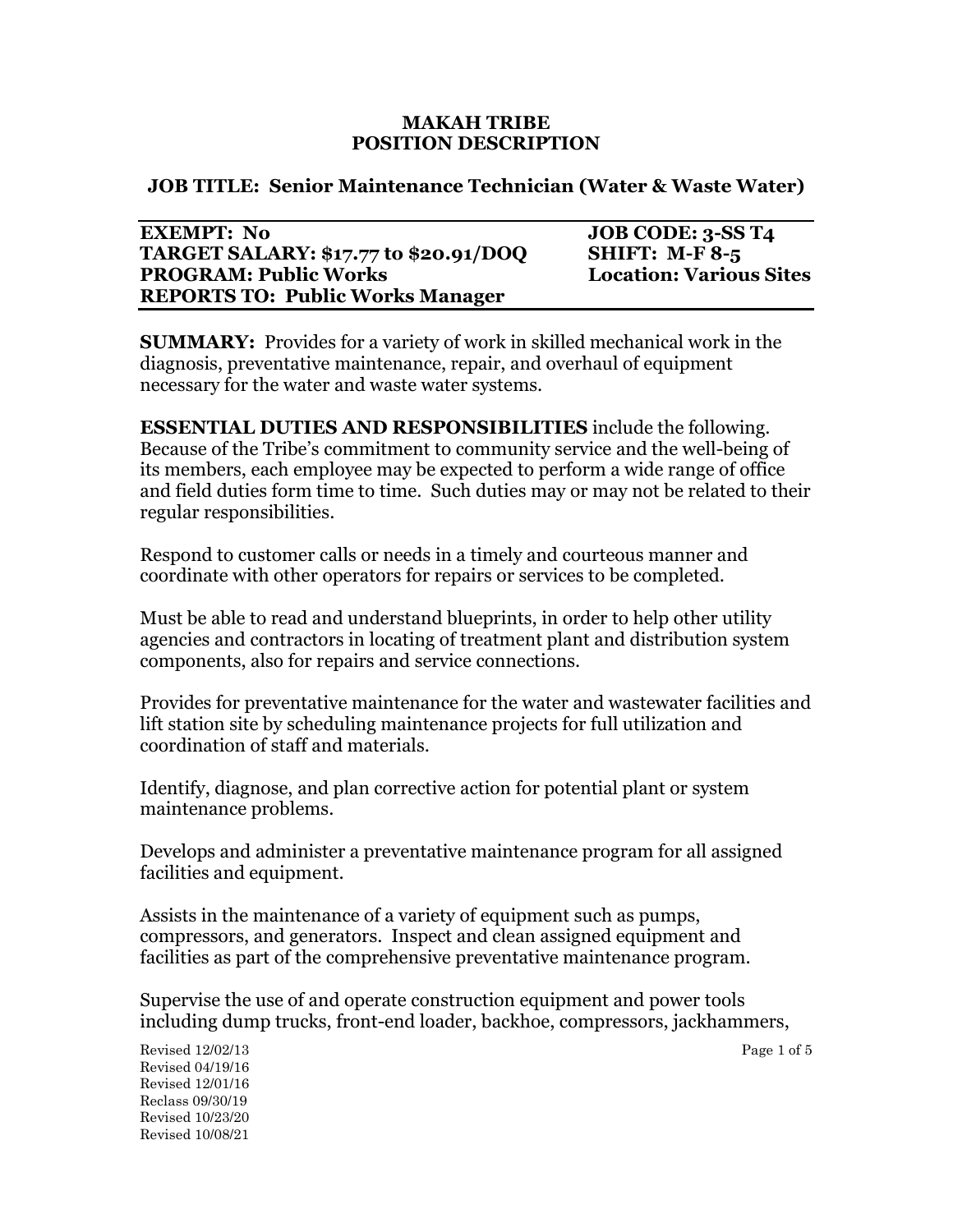paint sprayers, concrete saws, sewer rodders, mowers, edger's and blowers; maintain hand tools and assigned equipment; perform preventative maintenance on equipment.

Maintains a key and lock shop by providing repairs to and keys for all Best Locks within the Tribal organization. Replace cores and core door locks as needed to maintain security. Maintain a key inventory and a personnel card file system to provide tracking security for all keys in use.

Perform a full range of maintenance and repair duties throughout the organization such as, performs repairs to plumbing fixtures, commodes, lavatories, water closets, faucet s, float valves, flush valves, etc. Perform carpentry, dry wall, painting and repairs to windows, perform electrical repairs to motors and controlling equipment such as switches and transformer used in the building maintenance trade. Maintains tools and equipment such as vises, hand and power treading machines, saws, drills, hand and riding lawn mowers, gas and electric string trimmers, ladders and hand trucks.

Perform grounds keeping duties consisting of but not limited to; mowing grass at the Tribal Center, trimming grass around buildings; maintain fences, unplugging storm drains and culverts; spraying wasp, hornet and bee nests to provide safety to building occupants at the Tribal Center and other tribal facilities. Provides for seasonal snow and ice removal at tribal facilities.

Performs a variety of automotive/equipment repair functions on various vehicles or pieces of equipment.

Provides other maintenance services and/or assistance throughout the Public Works Division as directed.

# **QUALIFICATION REQUIREMENTS:**

#### **EDUCATION & EXPERIENCE:**

High School Diploma or GED Certificate.

Minimum of two years carpentry and facilities maintenance experience.

#### **SUPERVISORY SKILLS:**

Carries out general supervisory project responsibilities only. The Public Works Manager retains full personnel management authorities.

# **LANGUAGE SKILLS:**

Revised  $12/02/13$  Page 2 of 5 Revised 04/19/16 Revised 12/01/16 Reclass 09/30/19 Revised 10/23/20 Revised 10/08/21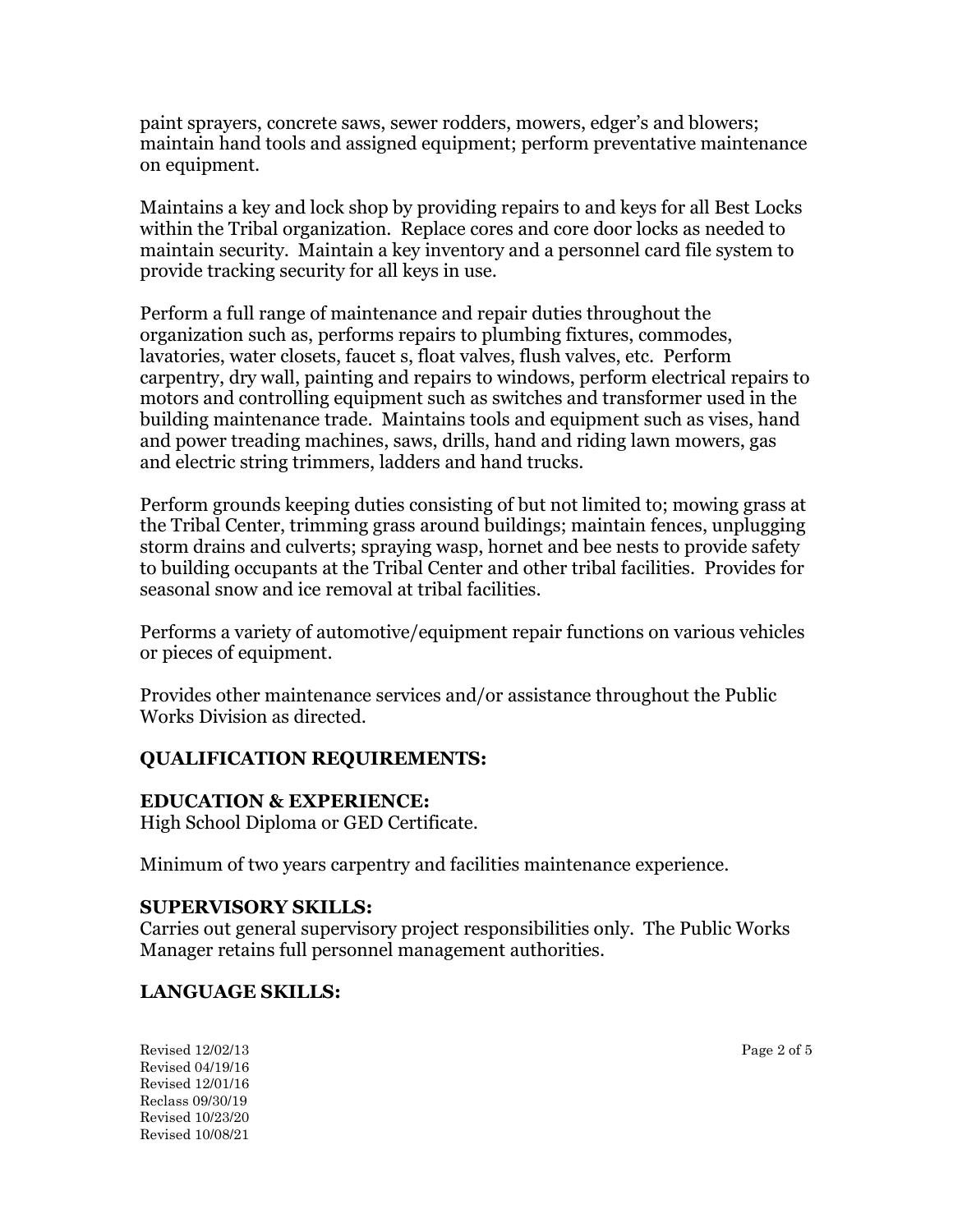Ability to read and interpret documents such as safety rules, operating and maintenance instructions, and procedure manuals. Ability to write routine reports and correspondence. Ability to speak effectively before groups of customers or employees of organization.

# **MATHEMATICAL SKILLS:**

Ability to add, subtract, multiply, and divide in all units of measure, using whole numbers, common fractions, and decimals. Ability to compute rate, ratio, and percent and to draw and interpret bar graphs.

# **REASONING ABILITY**

Ability to solve practical problems and deal with a variety of concrete variables in situations where only limited standardization exists. Ability to interpret a variety of instructions furnished in written, oral, diagram, or schedule form.

# **CERTIFICATES, LICENSES, REGISTRATIONS**

Must have a valid Washington State Drivers license and insurable. May be required to drive a Tribal GSA vehicle to perform job duties. If so, a driving history/background check will be conducted on the applicant.

This position is classified as a sensitive Tribal position. Therefore, applicant must submit to and clear a pre-employment criminal background check.

# **OTHER SKILLS AND ABILITIES:**

Knowledge of the theories, methods, and techniques used in carpentry, plumbing, welding, and electrical.

Knowledge of operations, services, and activities of public works maintenance program.

Knowledge of long-range maintenance planning.

Skill in the repair and maintenance of plant equipment.

Ability to read and interpret operation and maintenance manuals and blueprints.

Operational characteristics of mechanical equipment and tools used in the area of work assigned.

Ability to operate a variety of gasoline and diesel-powered farm, engineering, or construction equipment such as tractors, mowers, graders, and backhoes.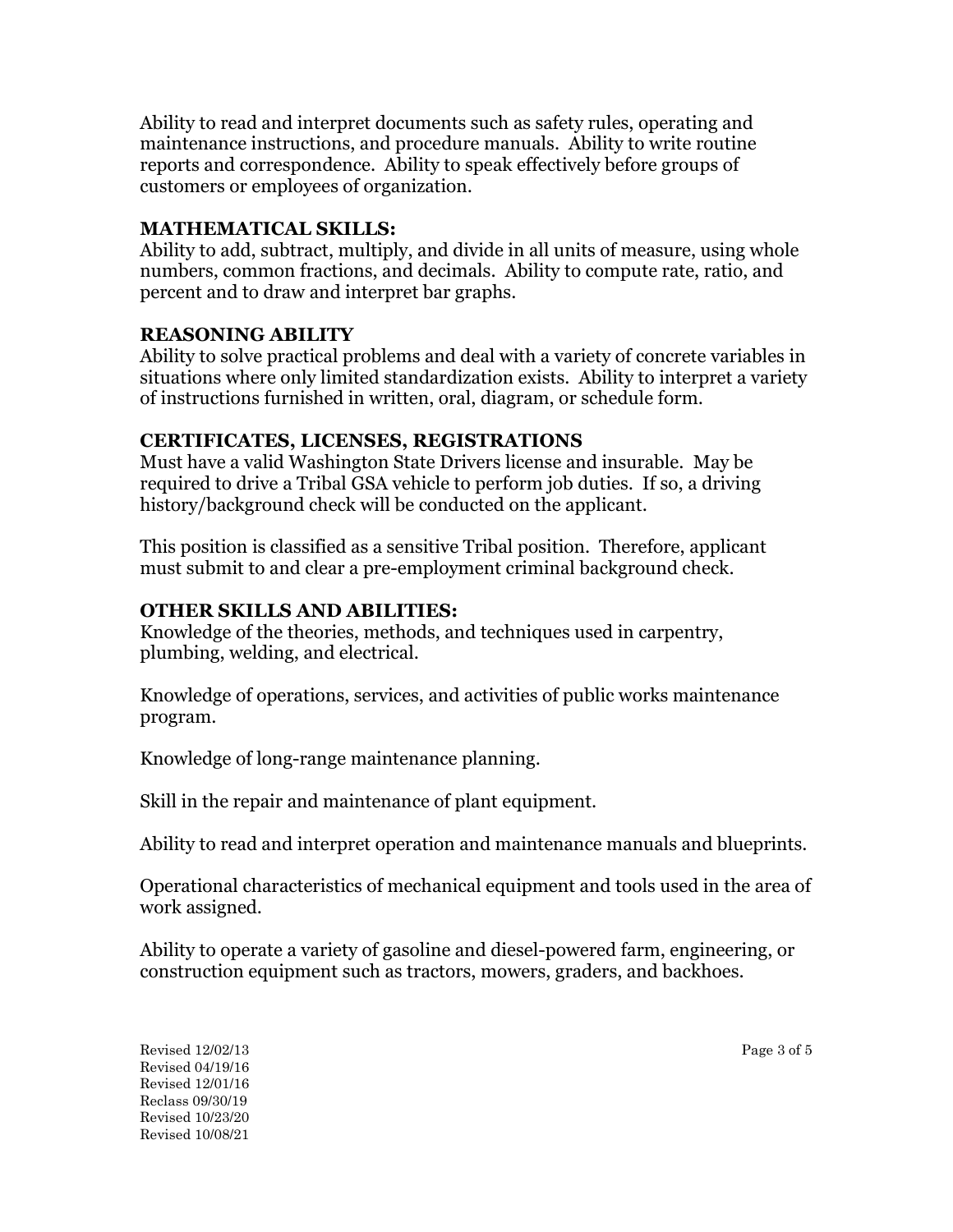Ability to independently perform the most difficult maintenance, construction, and repair work in the area of work assigned.

Ability to work independently in the absence of supervision.

Perform a variety of tasks for extended periods of time and under unfavorable weather conditions.

Perform heavy manual labor.

Must submit to and clear a pre-employment alcohol and drug test and random testing, in accordance with the Drug and Alcohol-Free Workplace Act of 2002.

#### **SPECIAL REQUIREMENTS**

**Immunization Requirements:** Must be fully immunized against COVID-19 and provide documented proof of vaccination prior to employment.

# **PHYSICAL DEMANDS:**

While performing the duties of this job, the employee is occasionally required to stand, walk, and sit. The employee must occasionally lift and/or move up to 100 pounds.

# **WORK ENVIRONMENT:**

The Senior Maintenance Technician work is in many different environments inside/outside at the plant(s), in the field at a variety of pump/lift/collection systems. The Technician may work in inclement weather, heavy traffic, underground vaults, sewer lines, and cramped quarters and near large, operating equipment. The noise level in the work environment is usually moderate.

#### **ACKNOWLEDGEMENT:**

This position description is intended to provide an overview of the requirements of the position. It is not necessarily inclusive and the position may require other essential and/or non-essential functions, tasks, duties, or responsibilities not listed herein. Management reserves the sole right to add, modify, or exclude any essential or non-essential requirement at any time with or without notice. Nothing in this position description, or by the completion of any requirement of the job by the employee, is intended to create a contract of employment of any type.

# **APPLICATION PROCESS:**

Submit an Application for employment with supporting documentation to: